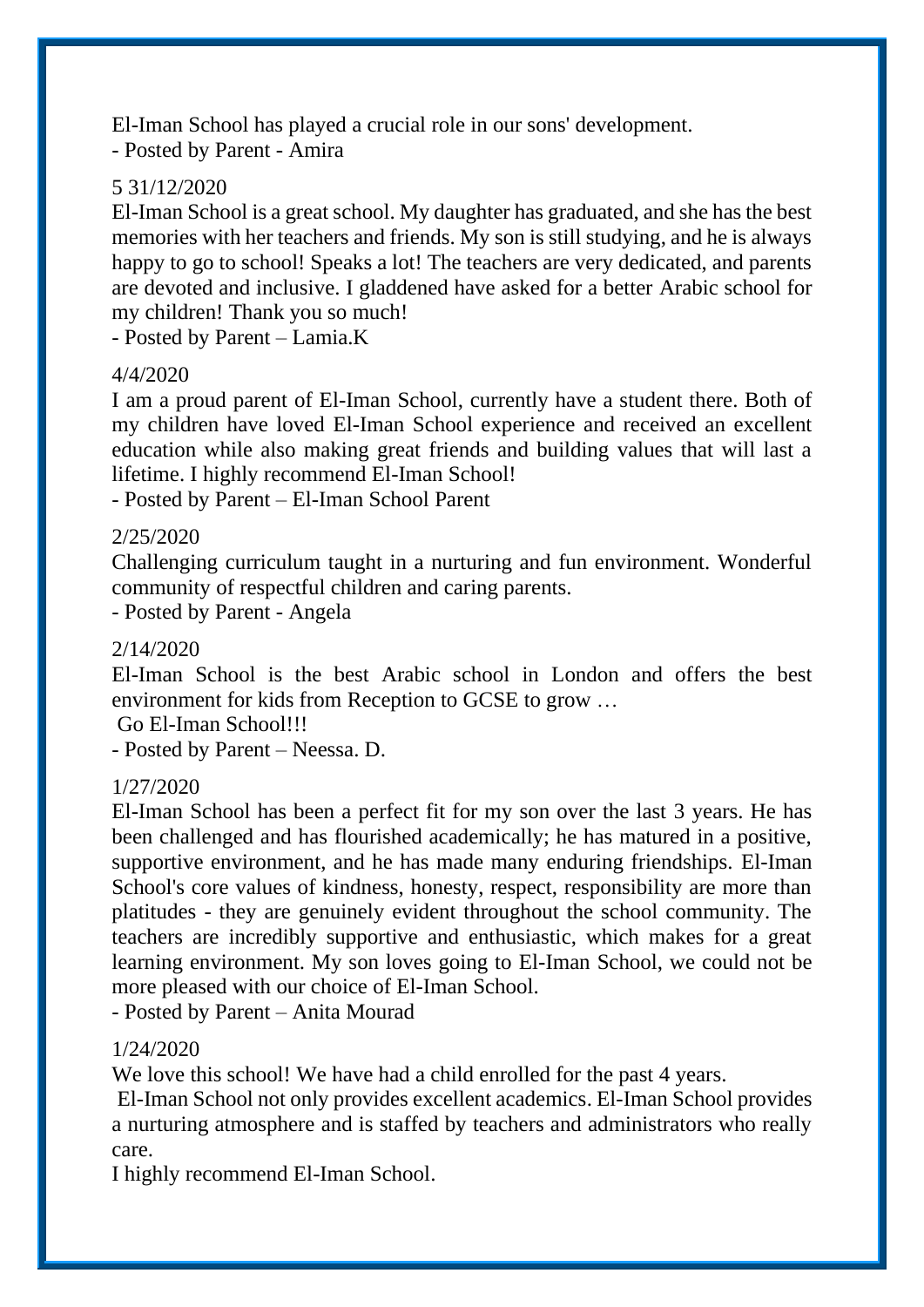- Posted by Parent – Olivia Mokhtar

## 1/15/2020

El-Iman School provides a solid education for my boys with age-appropriate academic challenges. Also, very welcoming to diversity and faculty are very approachable.

- Posted by Parent - PP

### 1/1/2020

We love El-Iman School for the academics and character building and the family atmosphere. The school has high academic standards, but the teachers make it seem effortless. The children are challenged in an intuitive way, so they are pushing their boundaries without crying into their textbooks at the amount of homework.

- Posted by Parent – Rafika.

### 8/8/2019

We loved El-Iman School and had to leave because we left Harrow. It provides an excellent education and nurturing environment. The students and parents are engaged in the school. They are excellent and caring about all children and families.

- Posted by Parent - Nelson

### 7/1/2019

My daughter is going into year 3. I have found El-Iman School to be well beyond expectations. Her reading & writing are well beyond her grade year all while allowing her to be a "kid". She loves going to school. El-Iman School has shown me their unique ability to get the most out of my daughter as a person and student without her feeling the pressures a more difficult curriculum. I give El-Iman School my highest recommendation.

- Posted by Parent – N Chaudry

### 5/9/2018

Our three children transitioned to El-Iman School in the middle of this school year. We have been amazed by the school every step of the way: the assessment of our children, the way of communicating, the educational approach, the academics, the El-Iman School values, the support of the teachers and the kindness of the El-Iman School community are all exceeding expectations. The school not only offers challenging academics, but finds a great balance between learning, fun and character building. After only a few weeks my children not only go to school smiling, but they feel part of the El-Iman School community. A big thank you to the amazing teachers, helpful staff, kind pupils and engaging parents who all reached out and welcomed our family with open arms. El-Iman School is one of a kind.

- Posted by Parent - Lore